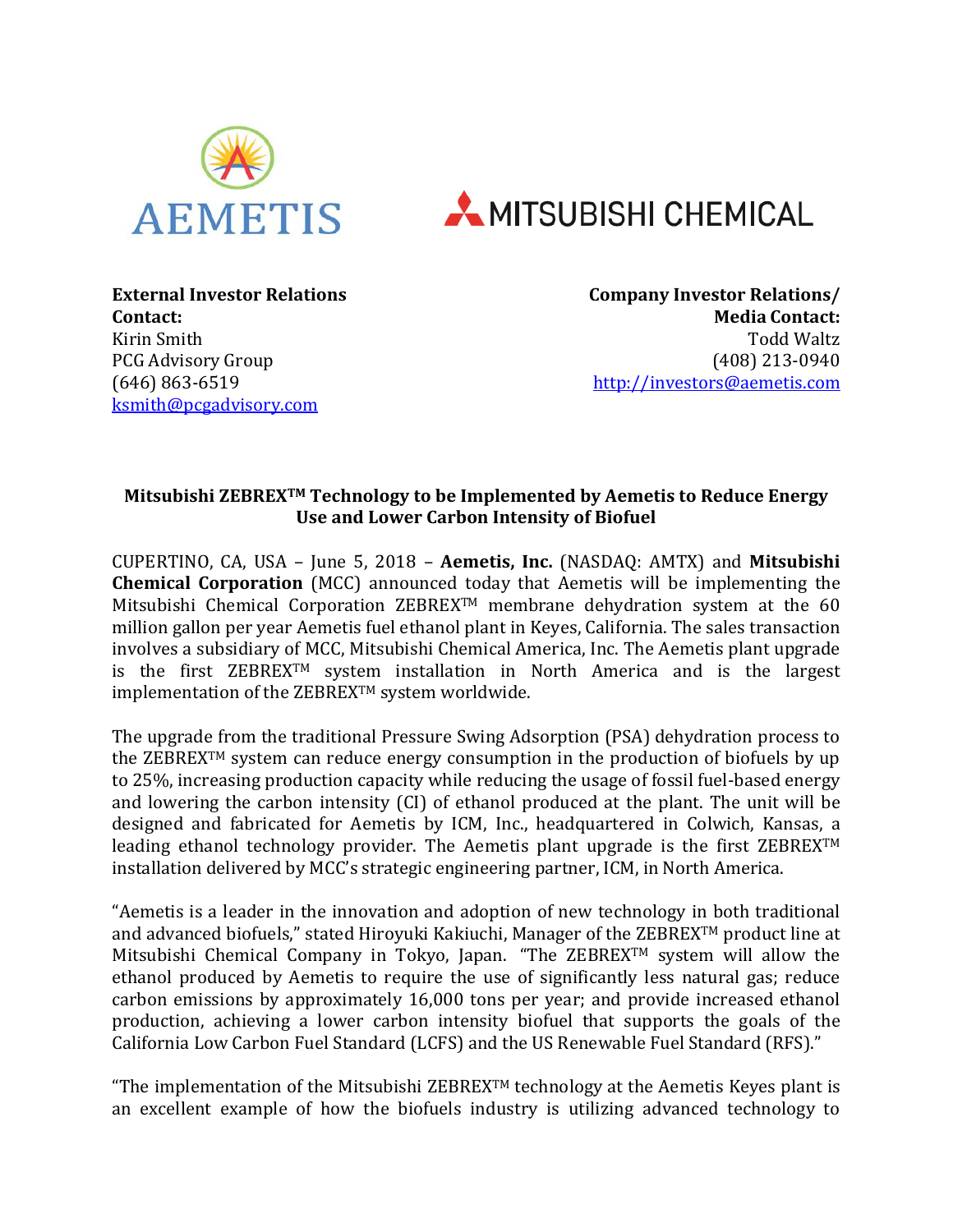reduce production costs and lower carbon emissions while increasing revenue per gallon and expanding capacity at both traditional and advanced ethanol production plants," said Eric McAfee, Chairman and CEO of Aemetis.

The ZEBREX<sup>TM</sup> system has been installed in approximately 70 alcohol production plants worldwide. The system is a state-of-the-art, continuous membrane dehydration technology to separate water from ethanol for purification into fuel quality biofuel at lower cost than the energy-intensive PSA units commonly used at ethanol plants.

## **About Aemetis**

Headquartered in Cupertino, California, Aemetis is an advanced renewable fuels and biochemicals company focused on the acquisition, development and commercialization of innovative technologies that replace traditional petroleum-based products by the conversion of ethanol and biodiesel plants into advanced biorefineries. Founded in 2006, Aemetis owns and operates a 60 million gallon per year ethanol production facility in California's Central Valley, near Modesto. Aemetis also owns and operates a 50 million gallon per year renewable chemical and advanced fuel production facility on the East Coast of India producing high quality distilled biodiesel and refined glycerin for customers in India, the US and Europe. Aemetis operates a research and development laboratory, and holds a portfolio of patents and related technology licenses for the production of renewable fuels and biochemicals. For additional information about Aemetis, please visit [www.aemetis.com.](http://www.aemetis.com/)

## **About Mitsubishi Chemical Corporation**

Established in 2017 and headquartered in Tokyo, Japan, Mitsubishi Chemical Corporation (MCC) was formed by the merger of Mitsubishi Chemical Corporation; Mitsubishi Plastics, Inc.; and Mitsubishi Rayon Co., Ltd. MCC is Japan's largest chemical company and offers a wide variety of products and solutions in the business domains of performance products and industrial materials. MCC believes "sustainability", "health" and "comfort" are key words in 21st century society. MCC aims to amalgamate its products and technologies to use the power of "chemistry" to help reduce carbon emissions and to greatly contribute to solving the problems that face our global society. For additional information about Mitsubishi Chemical Corporation please visit [https://www.m-chemical.co.jp/en/.](https://www.m-chemical.co.jp/en/)

For additional information related to ZEBREX<sup>TM</sup> please email: mayumi\_kiyono@mchem.com.

## **Safe Harbor Statement**

This news release contains forward-looking statements, including statements regarding our assumptions, projections, expectations, targets, intentions or beliefs about future events or other statements that are not historical facts. Forward-looking statements in this news release include, without limitation, statements relating to the production or